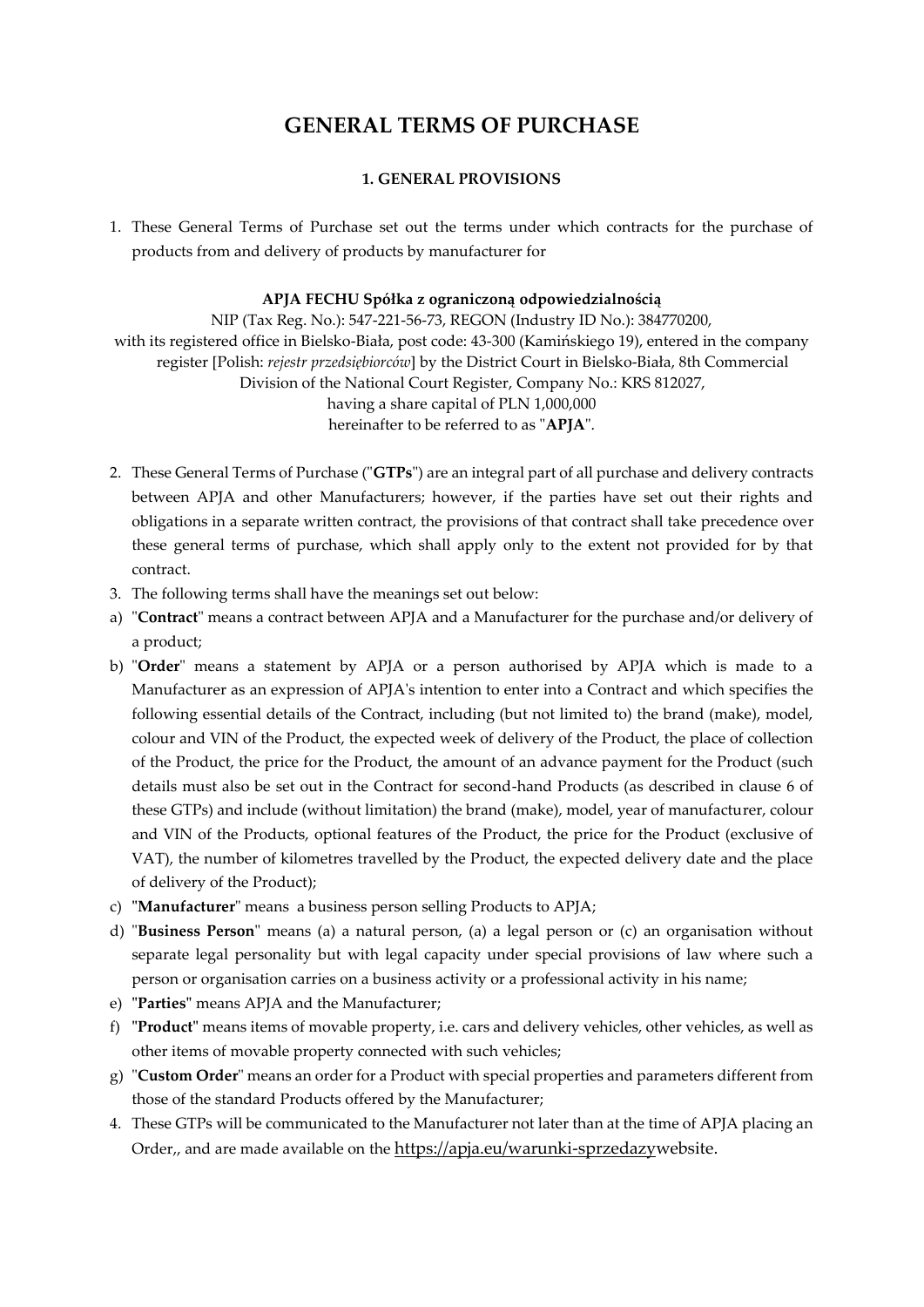- 5. If the Manufacturer maintains a regular business relationship with APJA, the Manufacturer's acceptance of these GTPs in the case of an Order shall be deemed as the Manufacturer's acceptance of these GTPs in the case of all other orders and purchase and delivery contracts.
- 6. All of the Manufacturer's conditions are hereby excluded in transactions with APJA, and only these GTPs shall apply to such transactions. These GTPs set out all the arrangements between the parties and replace all prior and existing negotiations, obligations and arrangements between them, whether written or oral, relating to Products, as this term is defined in these GTPs.
- 7. These GTPs shall form an integral part of each Order, unless stated otherwise in the Order. No limitation, addition or modification to or of any terms of a Contract in relation to these GTPs shall be valid unless it is has been approved by APJA in writing.
- 8. APJA shall prepare and provide the Manufacturer with an appropriate table (in MS Excel format) to be used by the Manufacturer to provide the details described in clause 1(3)(b) of these GTPs.
- 9. The Manufacturer shall inform APJA of any change to each Order immediately, but in any case within 7 (seven) days of the date of the change.

## **2. TERMS OF PAYMENT**

No payment for a Product shall be made before a written statement is provided by the Manufacturer that the Product is physically available at the place of collection and unless the Manufacturer has all such documents as may be required for the Product to be sold and used normally, including (but not limited to):

- a certificate of conformity for the Product,
- a registration document for the Product,

unless the Parties exclude this provision in the Contract [for the Product] and make different arrangements regarding payments.

# **3. CONCLUSION OF CONTRACTS**

- 1. APJA shall provide information in writing (by post, fax or email) or orally (by telephone) in reply to the Manufacturer's enquiries on a case-by-case basis.
- 2. The Manufacturer shall confirm its acceptance of Orders in writing or in documentary form (by post, fax or email).
- 3. Before sending its confirmation of acceptance of an Order, the Manufacturer shall inform APJA of the expected date of delivery of the Order. If a Custom Order cannot be delivered, in which case the Manufacturer shall inform APJA, the Contract shall be terminated automatically on the date when APJA is so informed, and the refundable deposit [Polish: *zaliczka*] or non-refundable deposit [Polish: *zadatek*] that APJA has already paid shall be returned within 14 (fourteen) days of the termination of the Contract.
- 4. If the Manufacturer's confirmation of acceptance of an Order is inconsistent with the order or with technical conditions acceptable to APJA, APJA shall immediately give the Manufacturer a written notice of the inconsistency. The Manufacturer shall, within 3 (three) days, correct the inconsistency by modifying the order to reflect the agreed terms. If, however, the Manufacturer states that it is unable to correct the inconsistency, APJA will be entitled to withdraw [Polish: *odstąpienie*] from the Contract within 21 (twenty-one) days of the date of the Manufacturer being informed of the inconsistency, in which case the Manufacturer will not be entitled to claim compensation for any loss of profits and/or other loss or damage suffered by itself and/or any third party.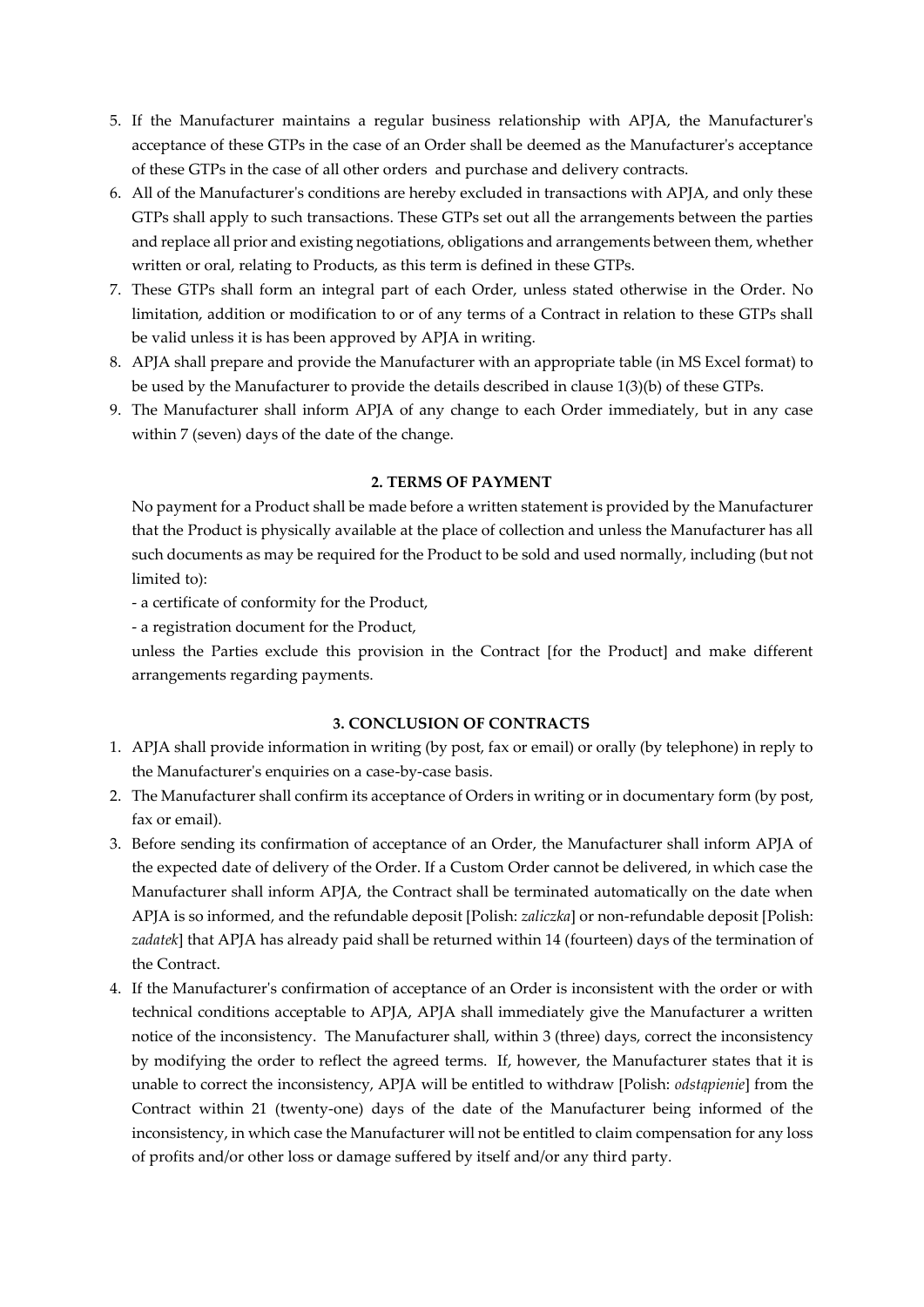5. By confirming an Order, the Manufacturer shall be deemed to have confirmed that it is familiar with these GTPs, which form an integral part of the Contract.

# **4. DELIVERY AND TIME FOR DELIVERY**

- 1. Each Contract shall specify the date and place of delivery or collection of the ordered Product(s) as agreed upon by the Parties.
- 2. The agreed dates shall be binding upon the Manufacturer.
- 3. The date of collection of a Product shall be set on a case-by-case basis and only when the Product is available in accordance with clause 2(1) of these GTPs.
- 4. APJA agrees that the delivery date may be changed provided that it is informed by the Manufacturer of the change not later than one day before the agreed date of collection. The delivery date shall not, however, be extended by more than 7 (seven) days unless the Product cannot be transported by a freight-forwarding agent or a carrier or unless a fortuitous event occurs, including weather conditions or an accident preventing the collection of the Product.
- 5. APJA may postpone the collection of a Product by not more than 30 days in relation to the agreed date of collection, in which case the Manufacturer shall not make any claims to APJA as a result of the postponement.
- 6. If the delivery date is changed by the Manufacturer by more than 3 (three) months in relation to the planned delivery date stated in the Contract, APJA will be entitled to withdraw [Polish: *odstąpienie*] from the Contract within 21 (twenty-one) days of the date of APJA being informed of the change and of APJA's right to claim a refund of the advance payment or a non-refundable deposit. In the event of APJA's withdrawal from a Contract, the Manufacturer will not be entitled to claim any compensation from APJA for any loss or damage suffered by the Manufacturer and/or any third party.

#### **5. DELIVERY AND TRANSFER OF RISK**

- 1. The risk related to and liability for a Product shall pass to APJA at the time of APJA's effective collection of the Product where the delivery from the place of collection to another specified location is arranged for by APJA.
- 2. If such transport arrangements are made by the Manufacturer, the Manufacturer shall be strictly liable [Polish: *odpowiedzialność na zasadzie ryzyka*] for the Product until it is collected by APJA at the agreed place of delivery or collection.
- 3. If, at the time of collecting a Product, APJA discovers a difference between the Product actually delivered and the Product described in the shipping documents or discovers that the Product is damaged, APJA may return the Product to the Manufacturer at the Manufacturer's risk and expense, in which case the Manufacturer shall have 7 (seven) days of the date of collection within which to replace the Product with a defect-free one. APJA may, however, effectively refuse to have the Product replaced and instead withdraw [Polish: *odstąpienie*] from the Contract within 21 (twentyone) days of the date of collection and charge the Manufacturer for a contractual penalty of 10% of the gross value of the Contract.
- 4. Where a Product is replaced on the grounds of its non-conformity and/or damage, the Manufacturer shall be liable to APJA for any loss or damage suffered by APJA as a result.
- 5. APJA shall make sure that the Product is kept protected until it is collected, given the properties of the Product.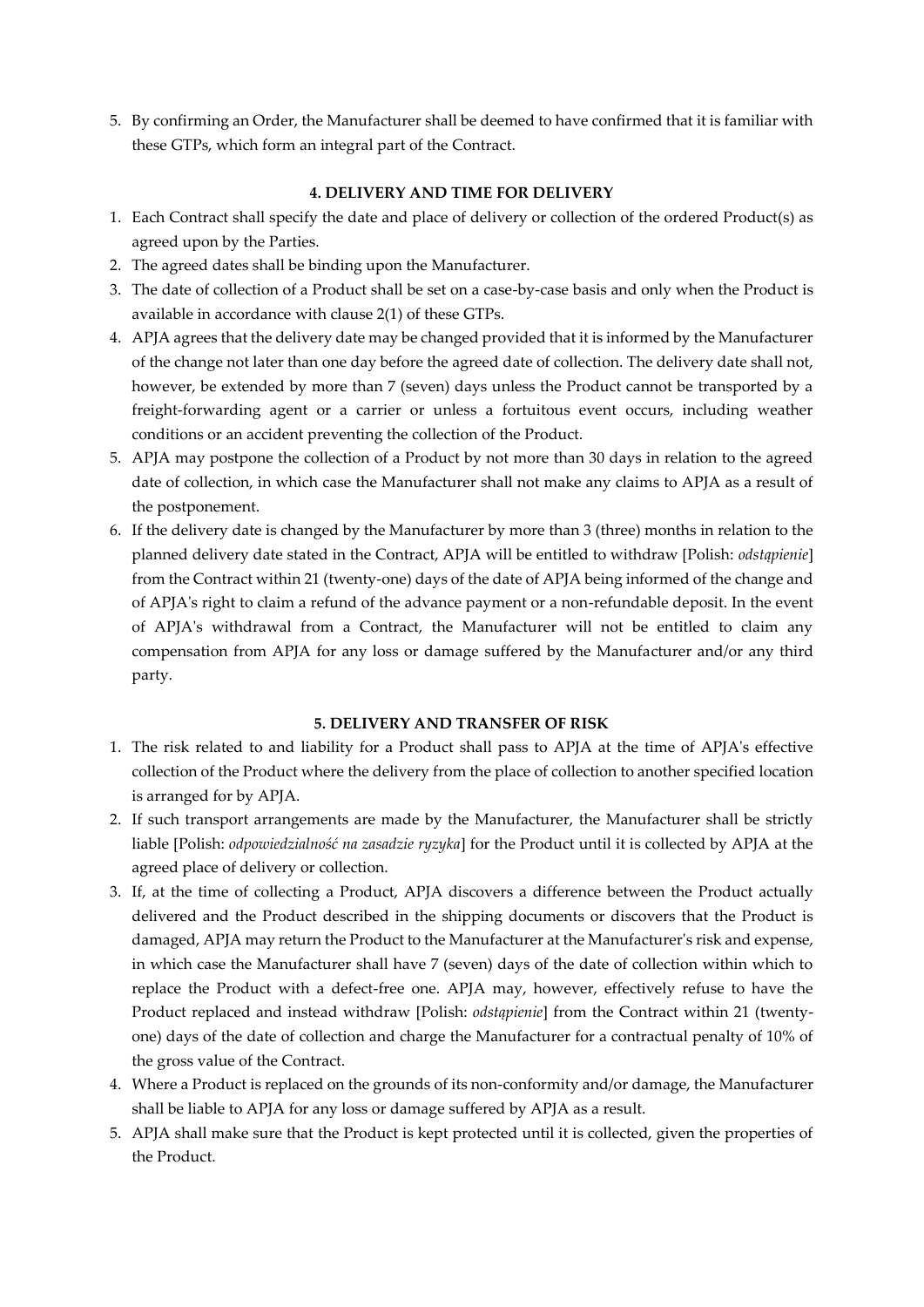6. In the event that the documents related to the Product and required for the Product to be used normally and/or resold are not delivered within a period agreed upon by the Parties in the Contract, APJA shall request the Manufacturer to deliver such documents within a period of at least 7 (seven) days and, if this request is not complied with, APJA may withdraw [Polish: *odstąpienie*] from the Contract within 21 (twenty-one) days of the expiry of the time for the delivery of such documents, in which case APJA shall return the Product at the Manufacturer's risk and expense and charge the Manufacturer for all the costs that APJA has incurred in connection with the failed delivery of the documents.

# **6. SPECIAL TERMS OF PURCHASE OF SECOND-HAND VEHICLES**

- 1. The provisions of this clause shall apply only to the purchase of second-hand Products, and the other provisions of these GTPs shall apply accordingly, unless this clause provides otherwise. A Product shall be deemed to be a second-hand Product if the number of kilometres travelled by the Product is at least 6,000 and if at least 6 (six) months have passed since the date of its registration.
- 2. No Product delivered by the Manufacturer according to an Order shall show no wear and tear other than as determined in accordance with guidelines issued by the Polish Vehicle Rental and Leasing Association (standard wear and tear).
- 3. If a Product shows wear and tear against the standard referred to in subclause 2 above (non-standard wear and tear), the Manufacturer shall repair the Product at its own risk and expense within 7 (seven) days of being informed of the non-standard wear and tear of the Product. This provision shall not apply if APJA is informed of such non-standard wear and tear and accepts such non-standard wear and tear in writing.
- 4. If the non-standard wear and tear of the Product is not corrected, APJA may withdraw [Polish: *odstąpienie*] from the Contract within 21 (twenty-one) days of the expiry of the 7-day time limit for repairing the Product, unless the Parties agree on a different time limit for the repair, in which case the time limit for such withdrawal shall begin upon the expiry of the agreed time limit for the repair. In the event of APJA's withdrawal from a Contract, the Manufacturer will not be entitled to claim any compensation from APJA for any loss or damage suffered by the Manufacturer and/or any third party.
- 5. The Manufacturer shall, within the time limits set out in these GTPs, deliver the documents required for the Product to be used normally and resold, including (but not limited to) the registration document and a complete set of keys for the Product.
- 6. In the event that APJA withdraws from a Contract in accordance with these GTPs, the Manufacturer shall, when requested by APJA in writing, compensate APJA for any loss, damage and costs it has suffered or incurred.

## **7. TERMS OF PAYMENT**

- 1. In the event of late payment [by APJA], the Manufacturer will be entitled to charge statutory interest for late payment at the rate set out in the Civil Code.
- 2. Each payment shall be deemed to have been made on the date when it is debited from APJA's bank account.
- 3. If the Manufacturer has confirmed its acceptance of an Order for a Product and subsequently withdraws [Polish: *odstąpienie*] from the Contract for any reasons for which it is responsible, terminates the Order or ceases its performance under the Contract otherwise, APJA may charge the Customer for a contractual penalty equal to 10% of the gross value of the Contract.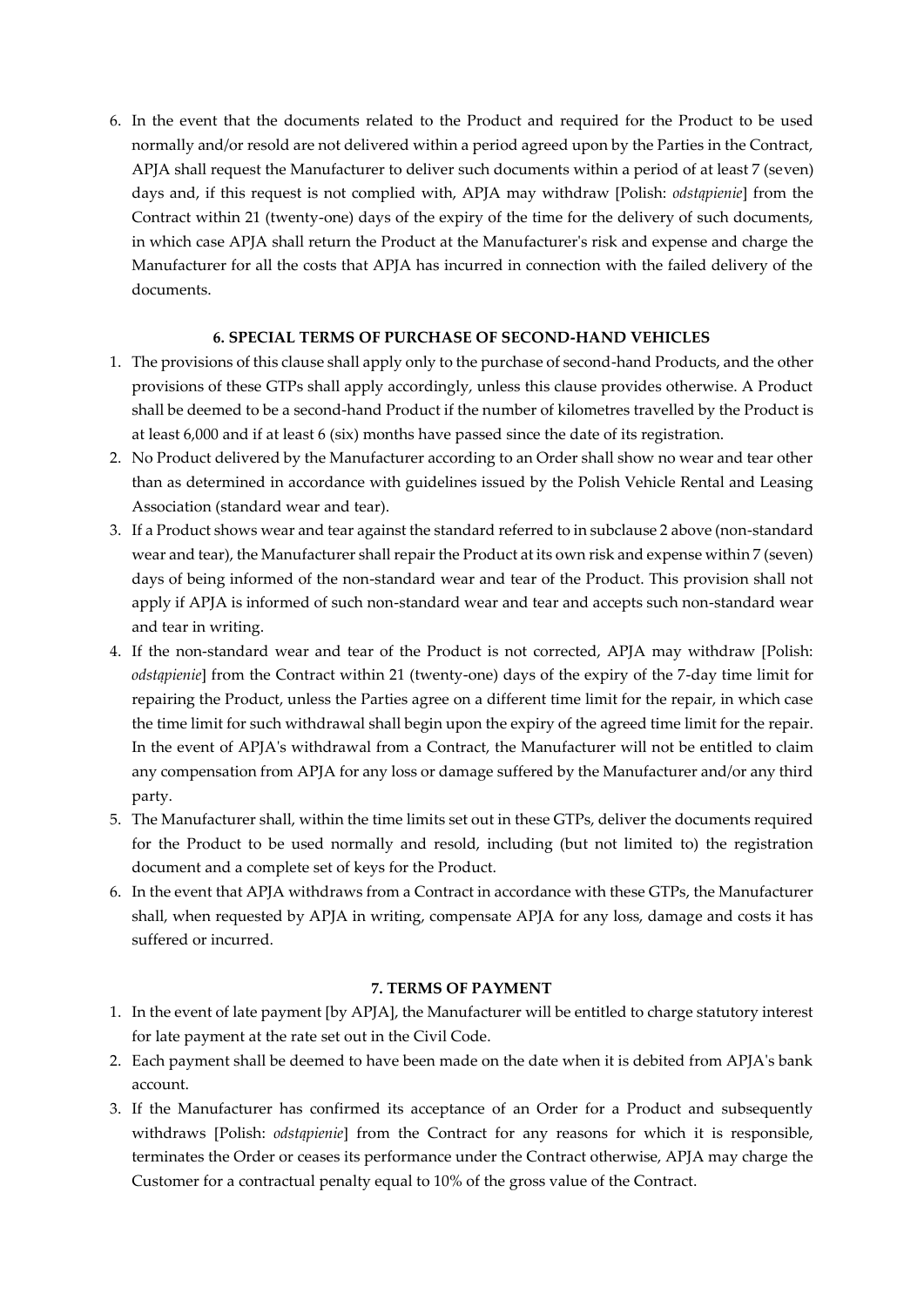4. APJA may claim damages from the Manufacturer in excess of the amount of the contractual penalties provided for in these GTPs.

## **8. FORCE MAJEURE**

- 1. Neither Party shall be liable for its failure to perform or defective performance of a Contract if such failure or defective performance is a result of force majeure. In such a case, the terms of sale and delivery shall be modified if necessary because of the consequences of such force majeure.
- 2. "Force Majeure" means a natural event, an act of government or anything done by a person which cannot be predicted and/or controlled to any degree, such as (for example) hurricanes, floods, fires, laws, regulations, acts of war, riots, acts of sabotage, acts of terrorism, invasions, sanitary restrictions, embargoes, epidemics, lockouts or lockdowns.
- 3. The Party prevented by force majeure from performing its obligations under a Contract should notify the other Party in writing that is unable to comply with the Contract.

## **9. PERSONAL DATA PROTECTION**

- 1. In accordance with the provisions of Articles 13(1) and 13(2) of Regulation (EU) 2016/679 of the European Parliament and of the Council of 27 April 2016 on the protection of natural persons with regard to the processing of personal data and on the free movement of such data, and repealing Directive 95/46/EC (the "GDPR"), notice is hereby given by APJA that
- 1) the controller in respect of personal data is APJA FECHU Spółka z ograniczoną odpowiedzialnością, with its registered office being Franciszka Kamińskiego 19, 43-300 Bielsko-Biała, NIP (Tax Reg. No.): PL5472215673, REGON (Industry ID No.): 384770200, Company No.: KRS 812027, having a share capital of PLN 1,000,000;
- 2) All personal data shall be processed for the purpose of the controller's compliance with an order/contract and on the basis of the controller's legitimate interest (which includes the need to ensure communication between the parties to an order/contract, to determine, pursue or defend claims, as well as accounting and direct marketing), i.e. under Article 6(1)(b), Article 6(1)(c) and 6(1)(f) of the GDPR.
- 3) Recipients of personal data will include:

- entities supplying the controller with technical and organisational solutions that allow the controller to manage its organisation (particularly courier companies, postal service operators, suppliers of IT services);

- suppliers of legal and advisory services and suppliers of services to assist the controller with pursuing claims;

- other entities providing services to the controller and/or other entities processing personal data on behalf of the controller under data processing agreements;

- 4) All personal data shall be retained as long as it is necessary for the performance of an order/contract and, when a Contract has expired or been terminated, until claims under the Contract expire, in accordance with the applicable law.
- 5) The Manufacturer has the right to access his data, as well as the right to have it remedied or deleted, the right of portability of his data, the right to restriction of the processing of his data and right to object to the processing of his data;
- 6) If the Manufacturer has given its consent to the processing of its personal data, it has the right to withdraw the consent at any time without affecting the lawfulness of the processing which was made on the basis of the consent before its withdrawal.